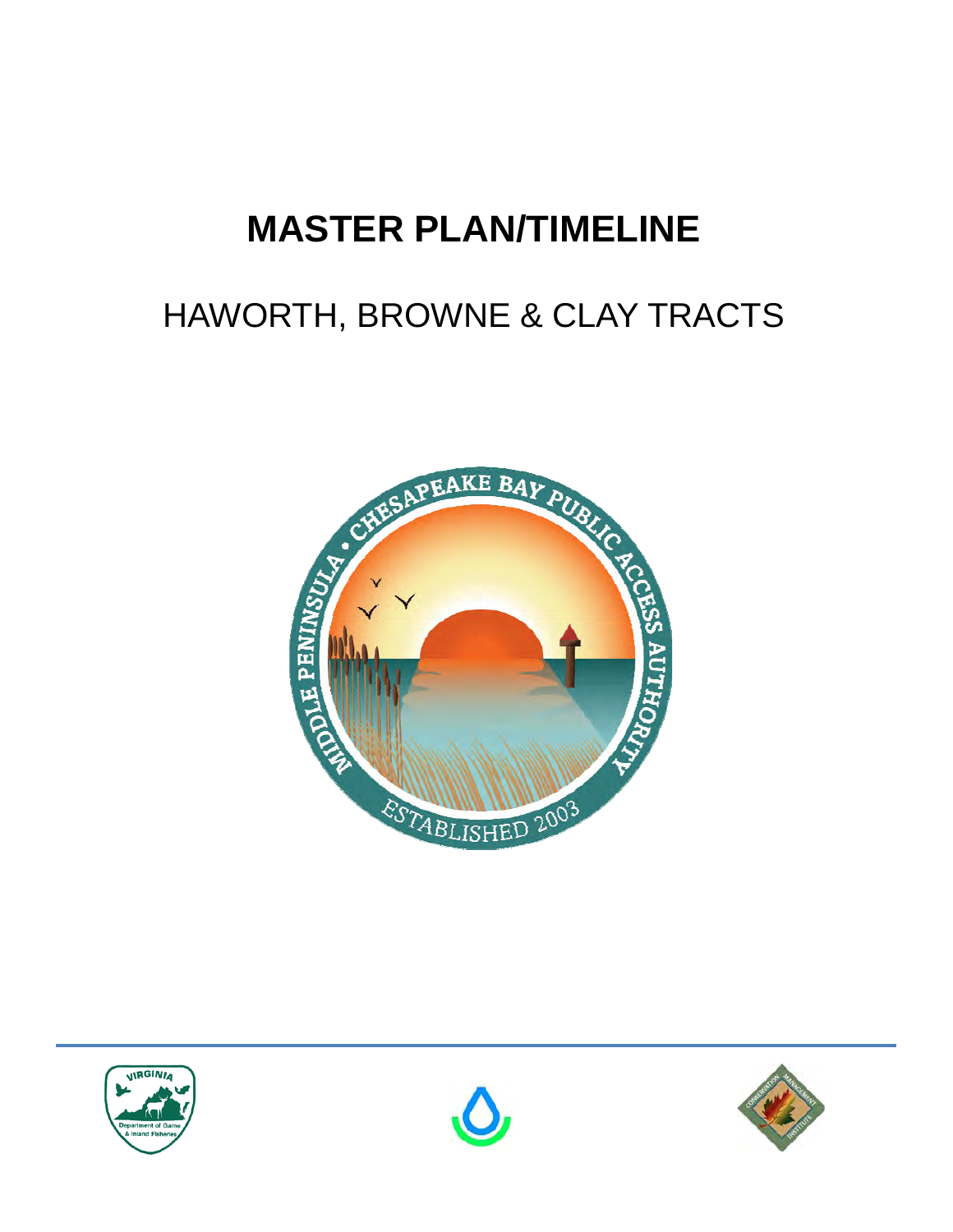| 2011<br><b>Time of Year</b>                                                                                                                          |            |            |            |            |            |            |            |            |            |            |            |            |
|------------------------------------------------------------------------------------------------------------------------------------------------------|------------|------------|------------|------------|------------|------------|------------|------------|------------|------------|------------|------------|
| <b>Management Item</b>                                                                                                                               | <b>JAN</b> | <b>FEB</b> | <b>MAR</b> | <b>APR</b> | <b>MAY</b> | <b>JUN</b> | <b>JUL</b> | <b>AUG</b> | <b>SEP</b> | <b>OCT</b> | <b>NOV</b> | <b>DEC</b> |
| Clear-cut western portion of Browne<br>Use high speed forest mulcher for<br>trails, roads, cutbacks, etc on both                                     |            |            |            |            |            |            |            |            |            |            |            |            |
| sides<br>Lightly disk runway strip at Clay<br>incorporating up to 50% of vegetation<br>into the soil. Lightly disk in odd years.                     |            |            |            |            |            |            |            |            |            |            |            |            |
| Hand cut the edges of the runway<br>strip at Clay where a disk will not work<br>to expand it and to create an irregular<br>edge. Create brush piles. |            |            |            |            |            |            |            |            |            |            |            |            |
| Disk 1/3 of the field at Clay                                                                                                                        |            |            |            |            |            |            |            |            |            |            |            |            |
| Evaluate Bowne clear-cut to see if<br>oaks and other hardwoods survived<br>and whether or not hardwood<br>regeneration is feasable                   |            |            |            |            |            |            |            |            |            |            |            |            |
| Evaluate cut-back field borders at<br>Browne to see if the Tree-of-Heaven<br>regenerated. If so, cut and spray<br>stumps with Garlon 4               |            |            |            |            |            |            |            |            |            |            |            |            |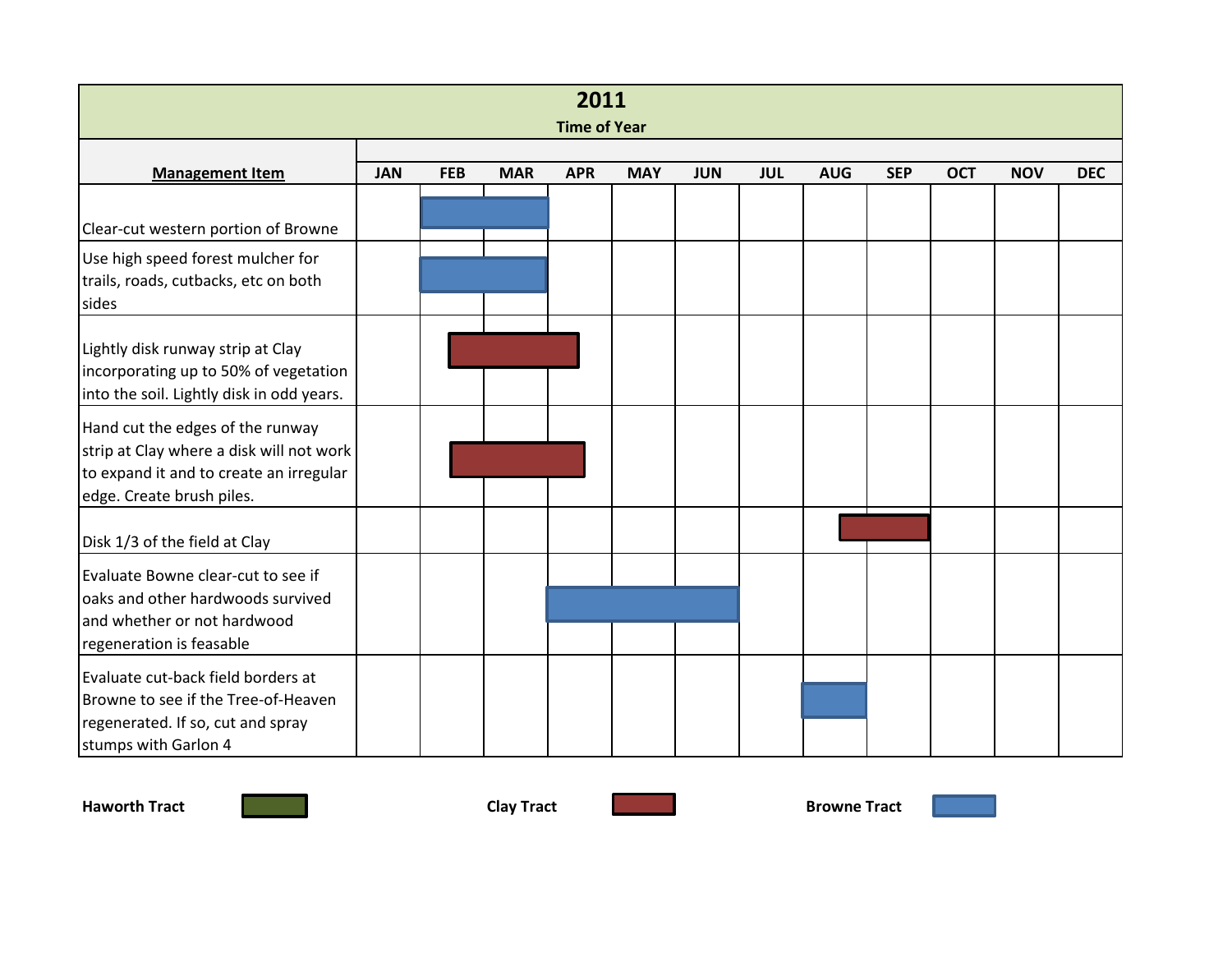| 2012<br><b>Time of Year</b>                                                                                                                             |            |            |            |            |            |            |            |            |            |            |            |            |
|---------------------------------------------------------------------------------------------------------------------------------------------------------|------------|------------|------------|------------|------------|------------|------------|------------|------------|------------|------------|------------|
| <b>Management Item</b>                                                                                                                                  | <b>JAN</b> | <b>FEB</b> | <b>MAR</b> | <b>APR</b> | <b>MAY</b> | <b>JUN</b> | <b>JUL</b> | <b>AUG</b> | <b>SEP</b> | <b>OCT</b> | <b>NOV</b> | <b>DEC</b> |
| Thin pines, create openings at<br>Haworth and expand forest roads                                                                                       |            |            |            |            |            |            |            |            |            |            |            |            |
| Thin stands 1, 2 and 3 of Clay Tract.<br>Create openings/expanded logdecks in<br>stand 1. Also expand roads and clear<br>the old log decks and old road |            |            |            |            |            |            |            |            |            |            |            |            |
| Establish ladino clover or Korean<br>lespedeza on forest roads, log decks at<br>Clay                                                                    |            |            |            |            |            |            |            |            |            |            |            |            |
| Establish ladino clover or Korean<br>lespedeza on forest roads, log decks at<br>Haworth                                                                 |            |            |            |            |            |            |            |            |            |            |            |            |
| Disk 1/3 of the field at Clay that was<br>not disked in 2011                                                                                            |            |            |            |            |            |            |            |            |            |            |            |            |
| Evaluate cut-back field borders at<br>Browne to see if the Tree-of-Heaven<br>regenerated. If so, cut and spray<br>stumps with Garlon 4                  |            |            |            |            |            |            |            |            |            |            |            |            |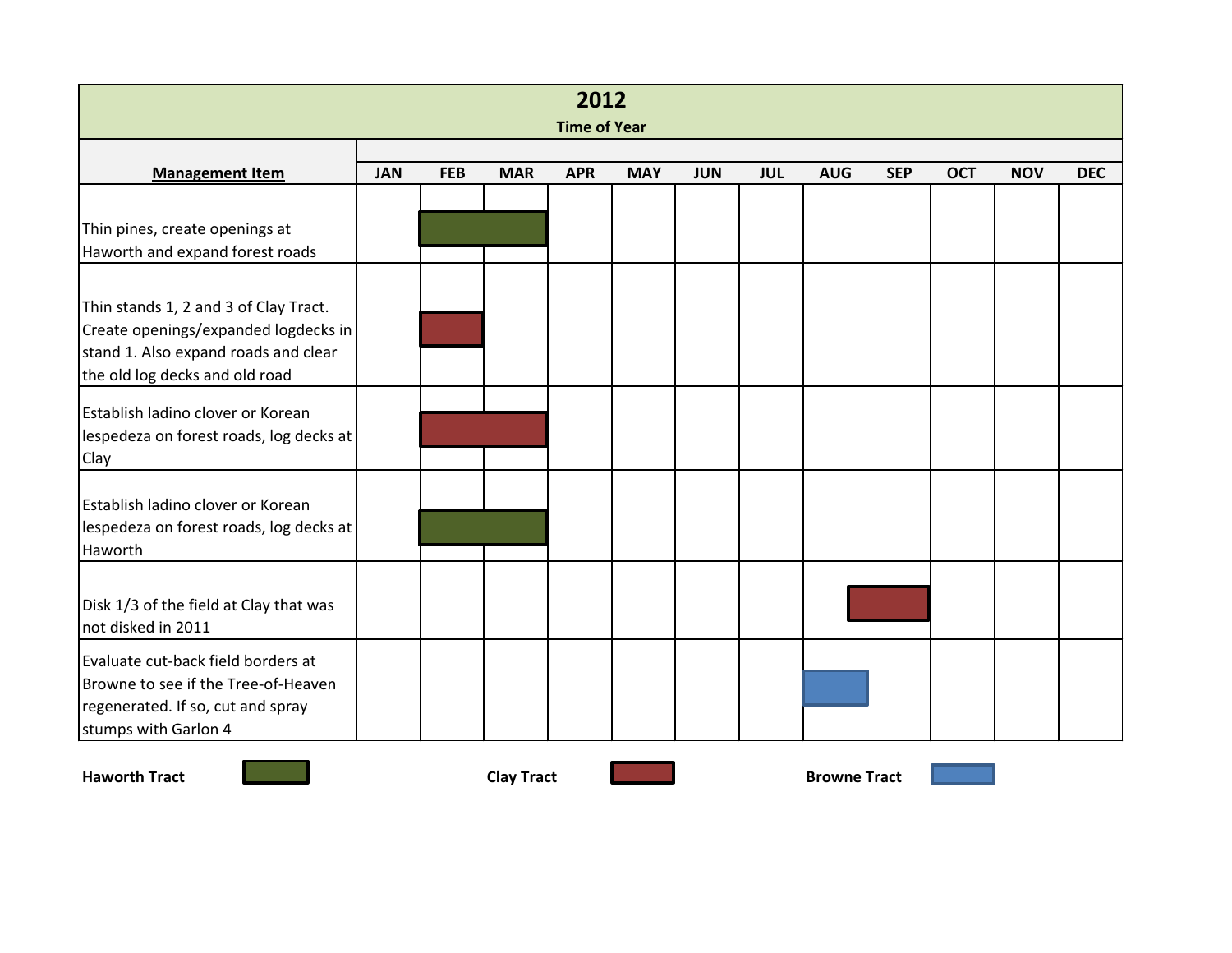| 2013<br><b>Time of Year</b>                                                                                                      |            |            |            |            |            |            |            |            |            |            |            |            |
|----------------------------------------------------------------------------------------------------------------------------------|------------|------------|------------|------------|------------|------------|------------|------------|------------|------------|------------|------------|
| <b>Management Item</b>                                                                                                           | <b>JAN</b> | <b>FEB</b> | <b>MAR</b> | <b>APR</b> | <b>MAY</b> | <b>JUN</b> | <b>JUL</b> | <b>AUG</b> | <b>SEP</b> | <b>OCT</b> | <b>NOV</b> | <b>DEC</b> |
| Prescribed burn at Haworth Tract to<br>reduce fuel load. Use a prescribed<br>burn manager certified by the DOF or<br>use the DOF |            |            |            |            |            |            |            |            |            |            |            |            |
| Disk remaining section of the field at<br>Clay that was not disked in 2011 or<br>2012                                            |            |            |            |            |            |            |            |            |            |            |            |            |
| Lightly disk runway strip at Clay<br>incorporating up to 50% of vegetation<br>into the soil                                      |            |            |            |            |            |            |            |            |            |            |            |            |
| Prescribed burn in western portion of<br>the Browne Tract to promote<br>hardwoods. Burn all of western<br>portion this year.     |            |            |            |            |            |            |            |            |            |            |            |            |
| Prescribed burns in stands 2&3 at<br>Clay. Burn half of stand 2 and all of 3.                                                    |            |            |            |            |            |            |            |            |            |            |            |            |
| Plant wet adapted oaks in wet areas of<br>Browne (west side). After burn.                                                        |            |            |            |            |            |            |            |            |            |            |            |            |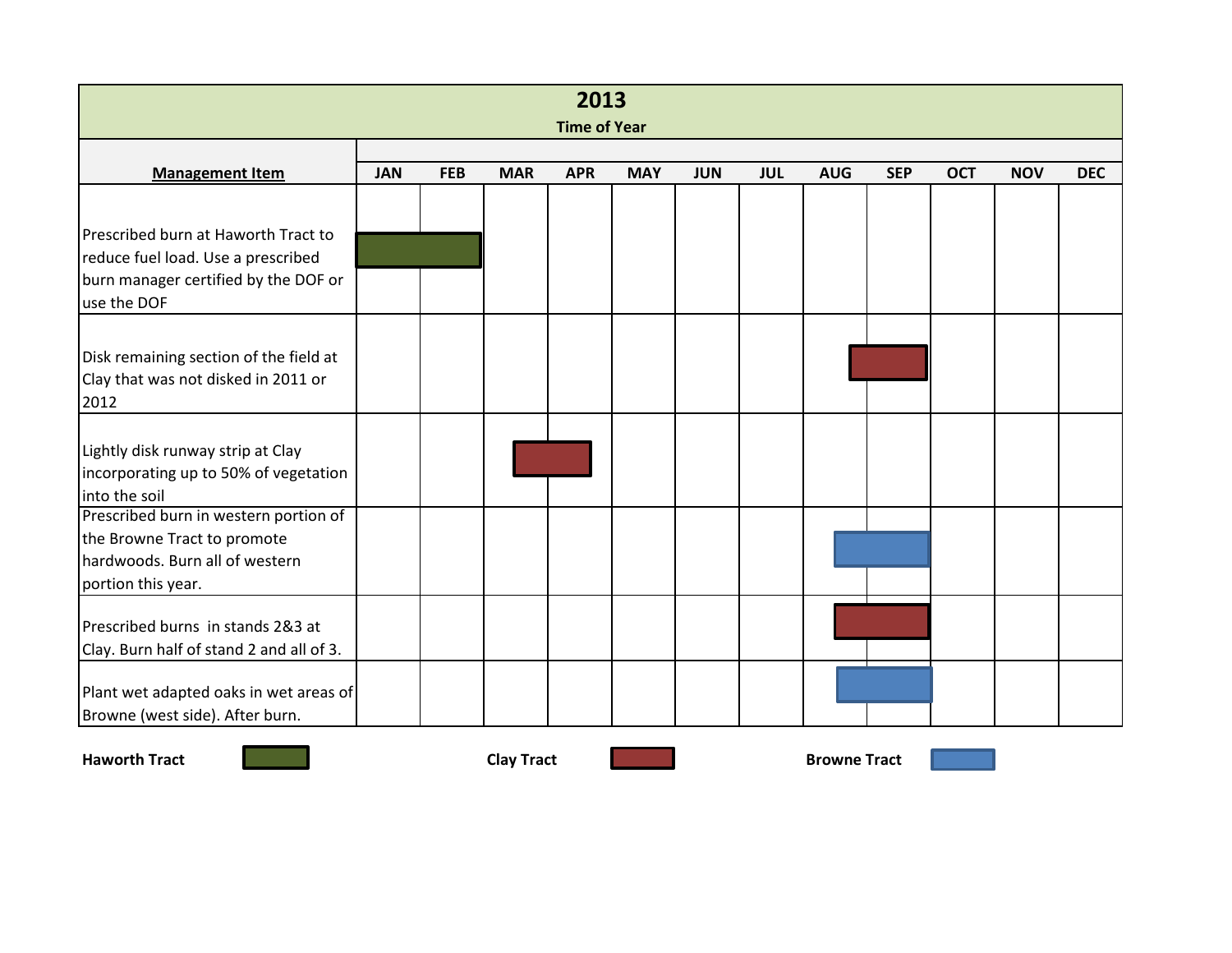| 2014<br><b>Time of Year</b>                                                                                        |            |            |            |            |            |            |            |            |            |            |            |            |
|--------------------------------------------------------------------------------------------------------------------|------------|------------|------------|------------|------------|------------|------------|------------|------------|------------|------------|------------|
| <b>Management Item</b>                                                                                             | <b>JAN</b> | <b>FEB</b> | <b>MAR</b> | <b>APR</b> | <b>MAY</b> | <b>JUN</b> | <b>JUL</b> | <b>AUG</b> | <b>SEP</b> | <b>OCT</b> | <b>NOV</b> | <b>DEC</b> |
| Prescribed burn in western portion of<br>the Browne Tract to promote<br>hardwoods. Burn 1/3. Start rotation.       |            |            |            |            |            |            |            |            |            |            |            |            |
| Start prescribed burn rotation at<br>Haworth. Burn 1/3 of the property and<br>in the sequence outlined in the plan |            |            |            |            |            |            |            |            |            |            |            |            |
| Prescribed burns in half of stand 2 at<br>Clay. Whatever half was not burned in<br>2013.                           |            |            |            |            |            |            |            |            |            |            |            |            |
| Re-start the disking rotation in field at<br>Clay                                                                  |            |            |            |            |            |            |            |            |            |            |            |            |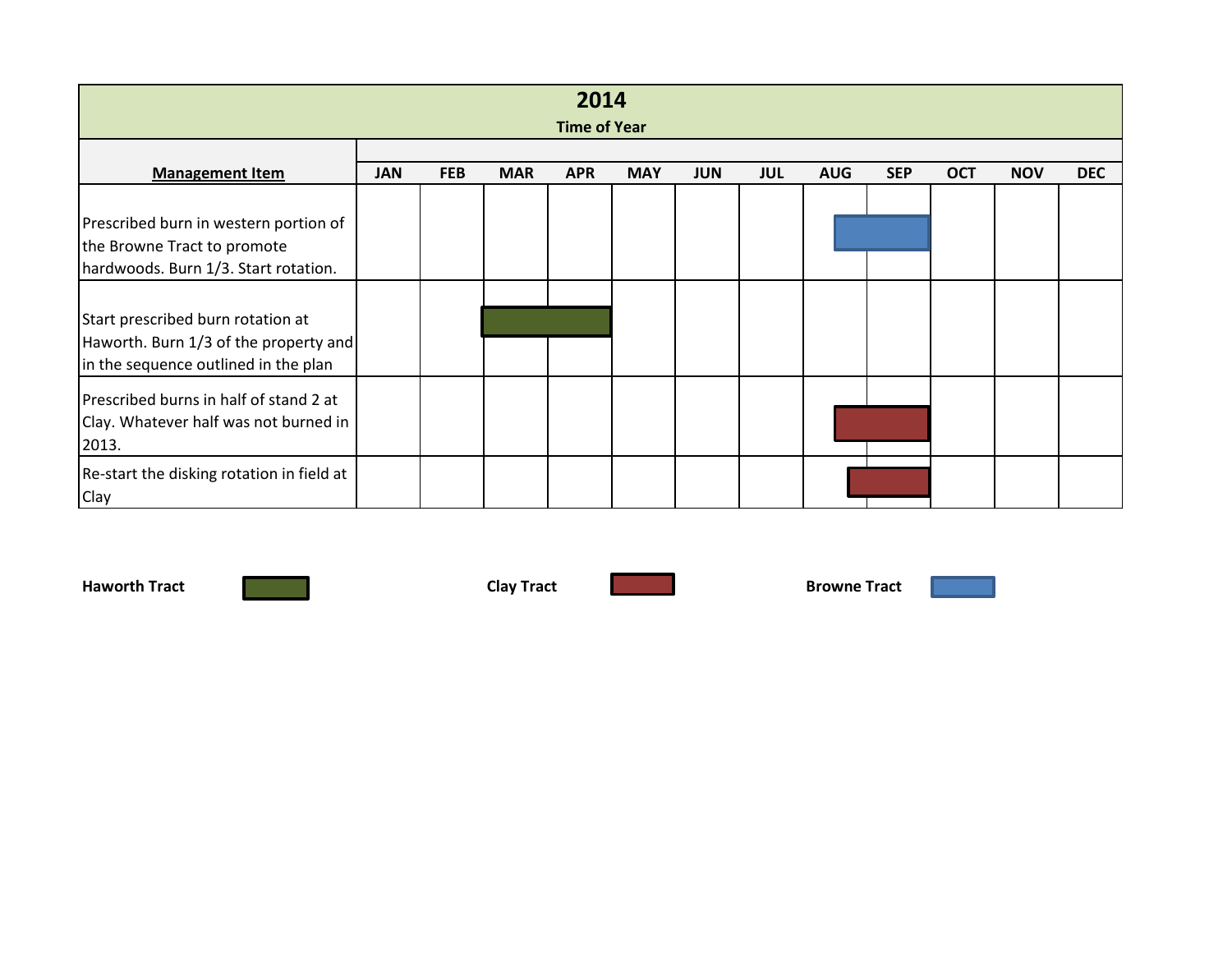| 2015<br><b>Time of Year</b>                                                                                  |            |            |            |            |            |            |            |            |            |            |            |            |
|--------------------------------------------------------------------------------------------------------------|------------|------------|------------|------------|------------|------------|------------|------------|------------|------------|------------|------------|
|                                                                                                              |            |            |            |            |            |            |            |            |            |            |            |            |
| <b>Management Item</b>                                                                                       | <b>JAN</b> | <b>FEB</b> | <b>MAR</b> | <b>APR</b> | <b>MAY</b> | <b>JUN</b> | <b>JUL</b> | <b>AUG</b> | <b>SEP</b> | <b>OCT</b> | <b>NOV</b> | <b>DEC</b> |
| Evaluate stand 8 at Clay. Thin to 45-60<br>sq.ft/acre                                                        |            |            |            |            |            |            |            |            |            |            |            |            |
| Evaluate stand 9 at Clay. Thin to 45-60<br>sq.ft/acre                                                        |            |            |            |            |            |            |            |            |            |            |            |            |
| Evaluate stand 6 at Clay. Thin to 45-60<br>sq.ft/acre                                                        |            |            |            |            |            |            |            |            |            |            |            |            |
| Prescribed burn at Browne, burning<br>1/3 this year a different 1/3 next year,<br>etc                        |            |            |            |            |            |            |            |            |            |            |            |            |
| Prescribed burns in stands 2&3 at<br>Clay. Burn half of stand 2 and all of 3.                                |            |            |            |            |            |            |            |            |            |            |            |            |
| Prescribed burn rotation at Haworth.<br>Burn 1/3 of the property and in the<br>sequence outlined in the plan |            |            |            |            |            |            |            |            |            |            |            |            |